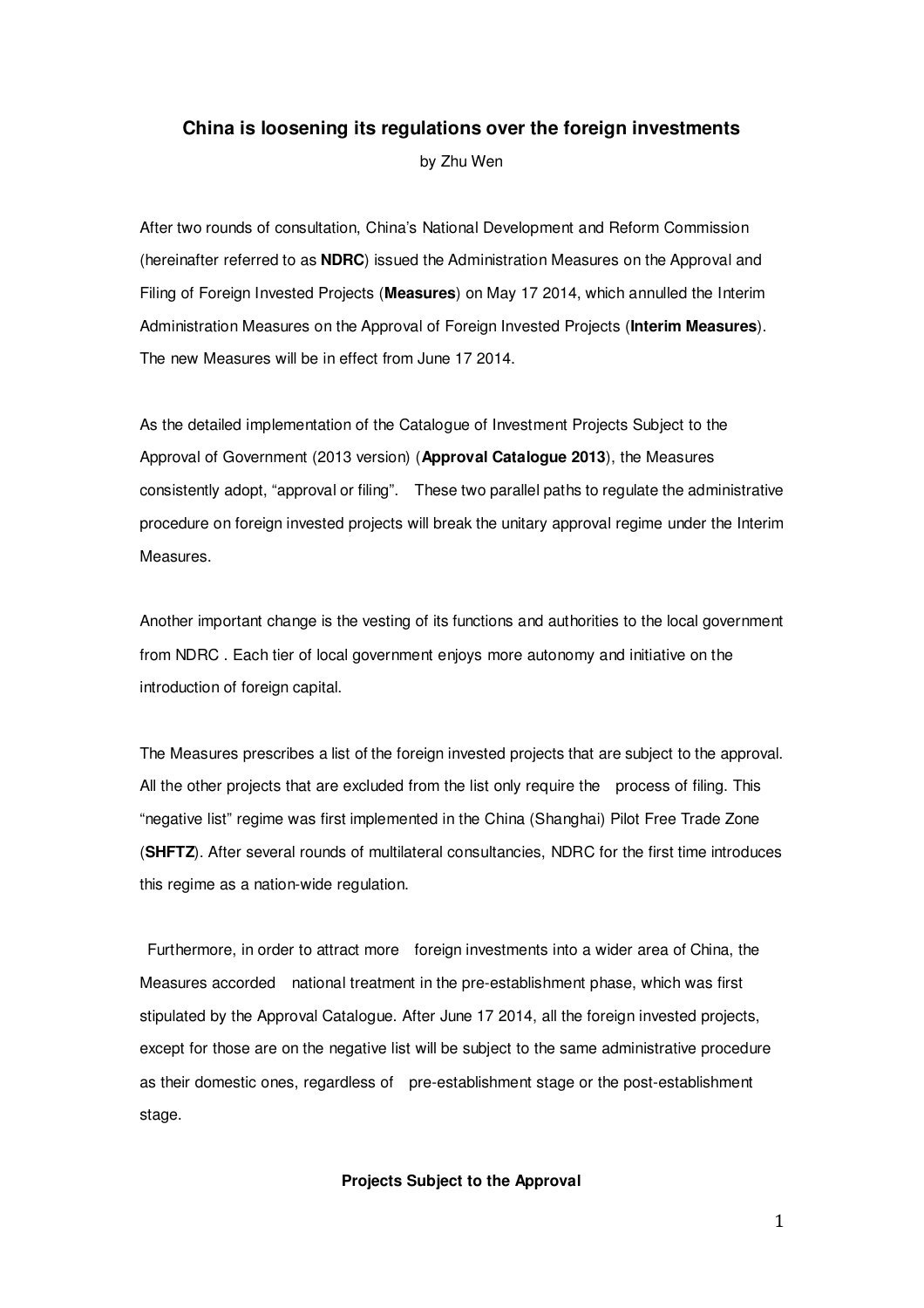#### ● **General Provisions**

When a foreign investor intends to make a new investment in China, the first thing needed to be clearly figured out is what and how. What kind of industry allows the entrance of foreign capital? How to channel foreign capital into China and make physical establishment? The first question is majorly answered by the Foreign Investment Industrial Guidance Catalogue (**Catalogue 2011**). An investor may find the solution for the latter one in the Measures. These two official regulations altogether constitute the basic standard for guiding the administrative procedure on foreign investment.

# 1. NDRC's Approval

NDRC's approval is required by

- (i) encouraged projects categorized by the Catalogue 2011 that require Chinese party's majority or relative majority control and the total investment (including capital increase) no less than US\$300 million; and
- (ii) restricted projects (except for the projects invested in the real estate field) under the Catalogue 2011 that require the total investment (including capital increase) no less than US\$50 million.
- 2. Provincial Government's Approval

Provincial government's approval is required by

- (i) all kinds of investment projects in the real estate under the restricted category; and
- (ii) other investment projects under the restricted category with a total investment (including capital increase) under US\$50 million.
- 3. Local Government's Approval

The encouraged investment projects that require (a) Chinese party's majority or relative majority control; and (b) a total investment (including capital increase) under US\$300 million.

4. Except for the three situations addressed above, the approval procedure for the foreign investment projects under the Article 1 to Article 10 of the Approval Catalogue 2013 has to adhere to the Approval Catalogue 2013.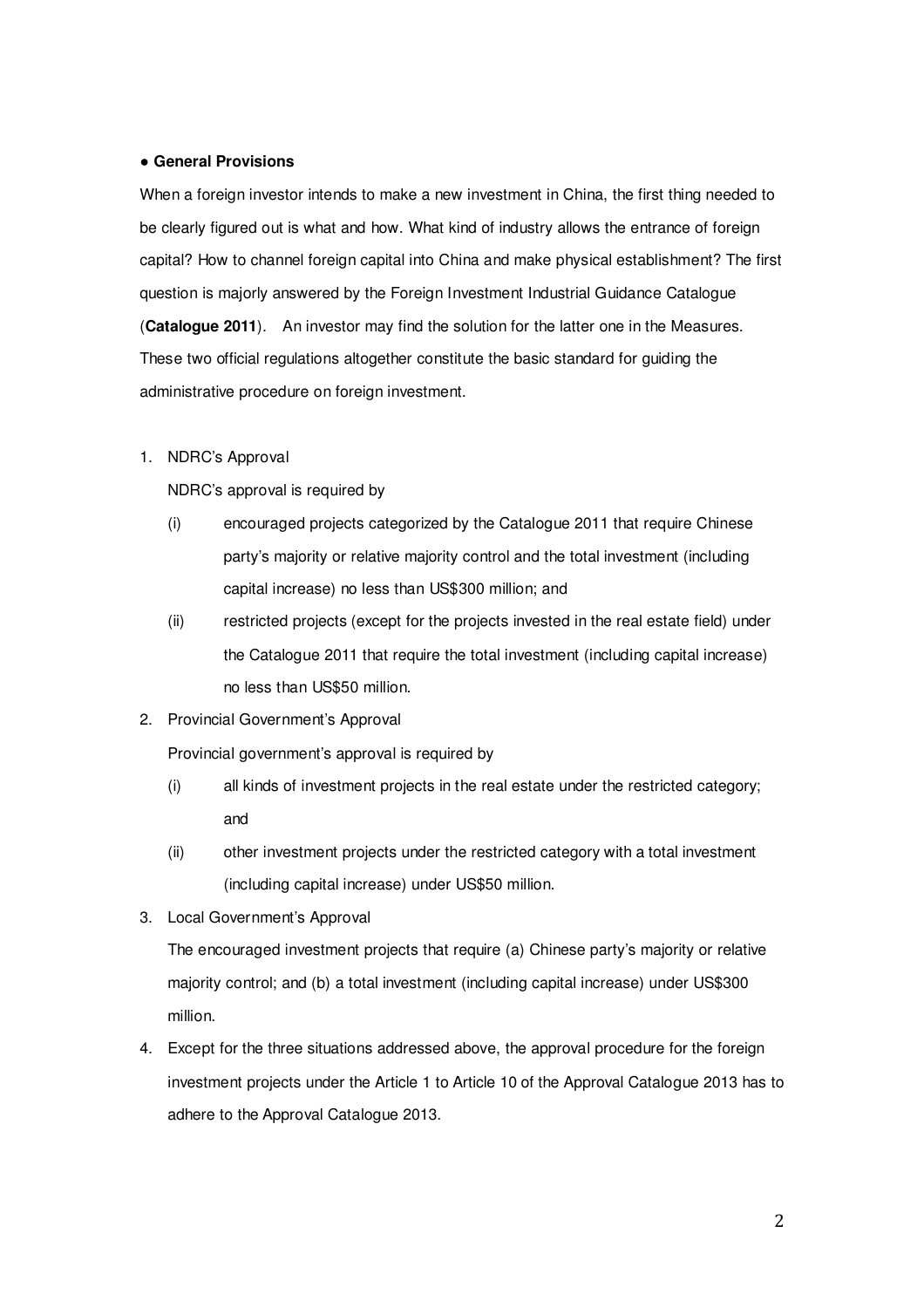According to the Measures the provincial government may divide the approval purview among the local governments under its jurisdiction. Also, the provincial government will not delegate its power, which is literally vested to it by the Measures, to the lower tier government.

## ● **Substantial Requirements against foreign invested projects**

The foreign invested projects that can be approved will have to satisfy the following requirements:

- 1. In consistency with Chines laws and regulations, the Catalogue 2011 and the Catalogue of Priority Industries for Foreign Investment in Central and Western China;
- 2. In consistency with the local development planning, industrial policies and standard for the entrance
- 3. Exploiting and utilizing the resources in reasonable and efficient way;
- 4. Having no adverse impact on national security and ecological safety;
- 5. Having no material adverse effect on the public interests; and
- 6. In line with the regulations over the management of capital projects and foreign debts.

# ● **Documentation Requirements against foreign investments**

In order to obtain the permission by the corresponding approval authority, the investors will submit:

(i) Project Application Report;

In the case of a foreign investor acquiring a domestic target company, the Project Application Report will address (a) basic information of the acquirer and acquired; (b) acquisition arrangements; (c) financing devices; (d) operation pattern, business scope, equity structure of the post-acquisition phase; and (e) usage arrangement for the income.

- (ii) Investors' company registration document, latest audited financial statement (including balance sheet, profit statement and cash flow statement) and credit certificate issued by banks;
- (iii) Letter of intent and the board resolution of the invested company (in the case of capital increase or M&A);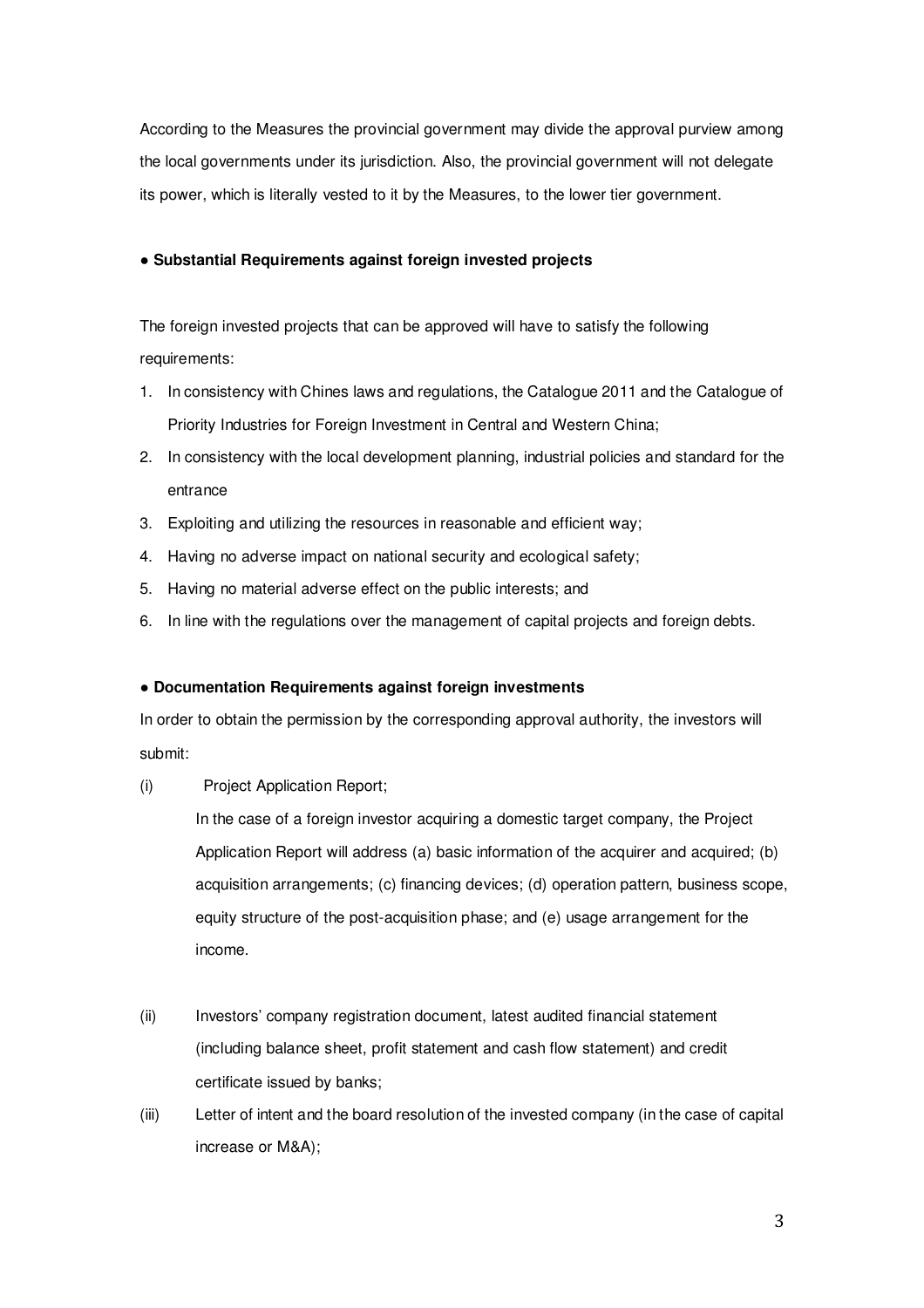- (iv) Opinion issued by the administration of urban-rural planning (only applied to the projects that obtain the land use rights by allocation);
- (v) Opinion of the preliminary approval issued by the administration of land and resources;
- (vi) Approval letter issued by the administration of environment protection on the environmental impact assessment report submitted by the investors;
- (vii) Opinion of examination issued by the administration of energy conservation;
- (viii) Confirmation letter issued by the State-owned Assets Supervision and Administration Commission and its local branch (only applied when the state-owned assets involved); and
- (ix) Other documents that should be submitted according to the laws and regulations.

### ● **Procedural Requirements against foreign investments**

The foreign invested projects that are subject to the approval by NDRC will be initially examined by the provincial delegation of NDRC, then submitted to NDRC by the provincial delegation along with the preliminary opinion issued by the provincial one. The corporations on the separated plan list and the ones under central management will directly submit the projects application report, altogether with the preliminary opinion issued by the provincial delegation of NDRC, to the central NDRC.

The approval procedure will be completed in 20 working days from the date of acceptance. If the approval authority cannot make the decision within 20 working days, the procedure can be conditionally extended by another 10 working days with the approval by the principal of the corresponding authority. The authority will inform the applicant with the term and reasons of extension.

The public consultation will be introduced into the decision-making procedure if the project does have material impact over public interests. For those particularly significant projects, expert advice may be sought if the authority sees fit.

# **Projects Subject to the Filing**